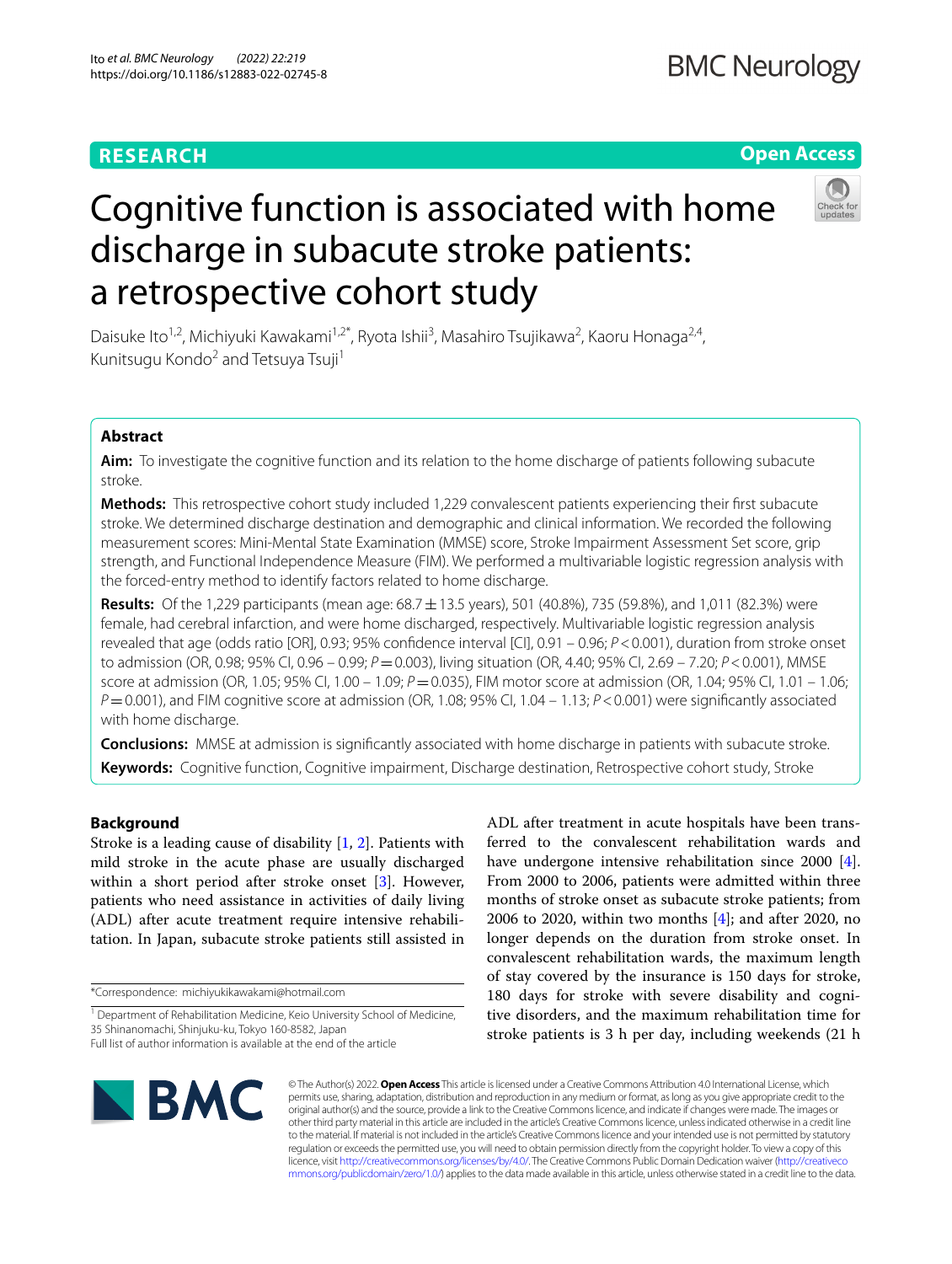per week) [[4\]](#page-5-3). Subacute stroke patients who are admitted to convalescent rehabilitation wards undergo rehabilitation to improve their ADL or return to their homes [\[4](#page-5-3)]. Discharge planning for patients is a vital topic in subacute stroke rehabilitation. Appropriate discharge destination planning for inpatients following a stroke can enhance reasonable use of healthcare resources, improve clinical outcomes, and decrease the fnancial burden of patients  $[5]$  $[5]$ . Thus, in the rehabilitation pipeline for subacute stroke patients, accurate prediction of the possibility of home discharge from the early stage of hospitalization is important.

Previous studies have reported factors related to home discharge in patients with subacute stroke with an onset of about 30 days  $[6-18]$  $[6-18]$ . In particular, many studies have consistently suggested that functional disability is related to home discharge. In a meta-analysis, for every 1-point increase in the Functional Independence Measure (FIM), a stroke patient was 1.08-times more likely to be discharged home than to institutionalized care [[6\]](#page-6-1). Moreover, in a systematic review, marital status and social support were associated with the discharge desti-nation [[7\]](#page-6-3). Therefore, functional disability and social factors are essential factors for predicting home discharge. Additionally, demographic characteristics such as age [\[8](#page-6-4)], sex [[9\]](#page-6-5), and duration of hospitalization [[10\]](#page-6-6) were associated with home discharge. However, few studies have predicted home discharge based on the severity of poststroke impairments, such as physical function [\[11,](#page-6-7) [17](#page-6-8)] and cognitive impairment  $[8]$  $[8]$ . Therefore, it is necessary to investigate these various factors, including common post-stroke impairments.

Cognitive impairment is a common symptom in patients with stroke. The prevalence of cognitive impairment within one-year post-stroke was 38%, according to a systematic review [[19\]](#page-6-9). Moreover, post-stroke cognitive impairment has been reported to be associated with dependency [[20\]](#page-6-10) and increased costs for utilization of care [\[21](#page-6-11)]. However, to date, no studies have investigated the relationship between home discharge and general cognitive impairment in subacute stroke patients by multivariable analysis.

Therefore, this study aimed to explore the factors associated with home discharge in subacute stroke patients, adding cognitive function to other factors reported in previous studies such as FIM, social factors, demographic characteristics, and physical function.

# **Methods**

# **Study design and participants**

This retrospective cohort study was reported in adherence to the STROBE statement. This study collected 2,151 consecutive patients with subacute stroke admitted to Tokyo Bay Rehabilitation Hospital between April 1, 2015 and March 31, 2020. The inclusion criterion was a first occurrence of subacute stroke. The exclusion criteria were age < 20 years  $(n=5)$ , entered the facility before stroke onset (*n*=19), subarachnoid hemorrhage (*n*=250), infratentorial lesions (*n*=204), bilateral cerebral lesions  $(n=40)$ , disturbance of consciousness  $(n=55)$ , aphasia  $(n=215)$ , hospital transfer  $(n=86)$ , death  $(n=4)$ , and loss of data  $(n=44)$ . After applying the selection criteria, 1,229 patients were fnally included in this study (Fig. [1](#page-1-0)). This study was conducted

<span id="page-1-0"></span>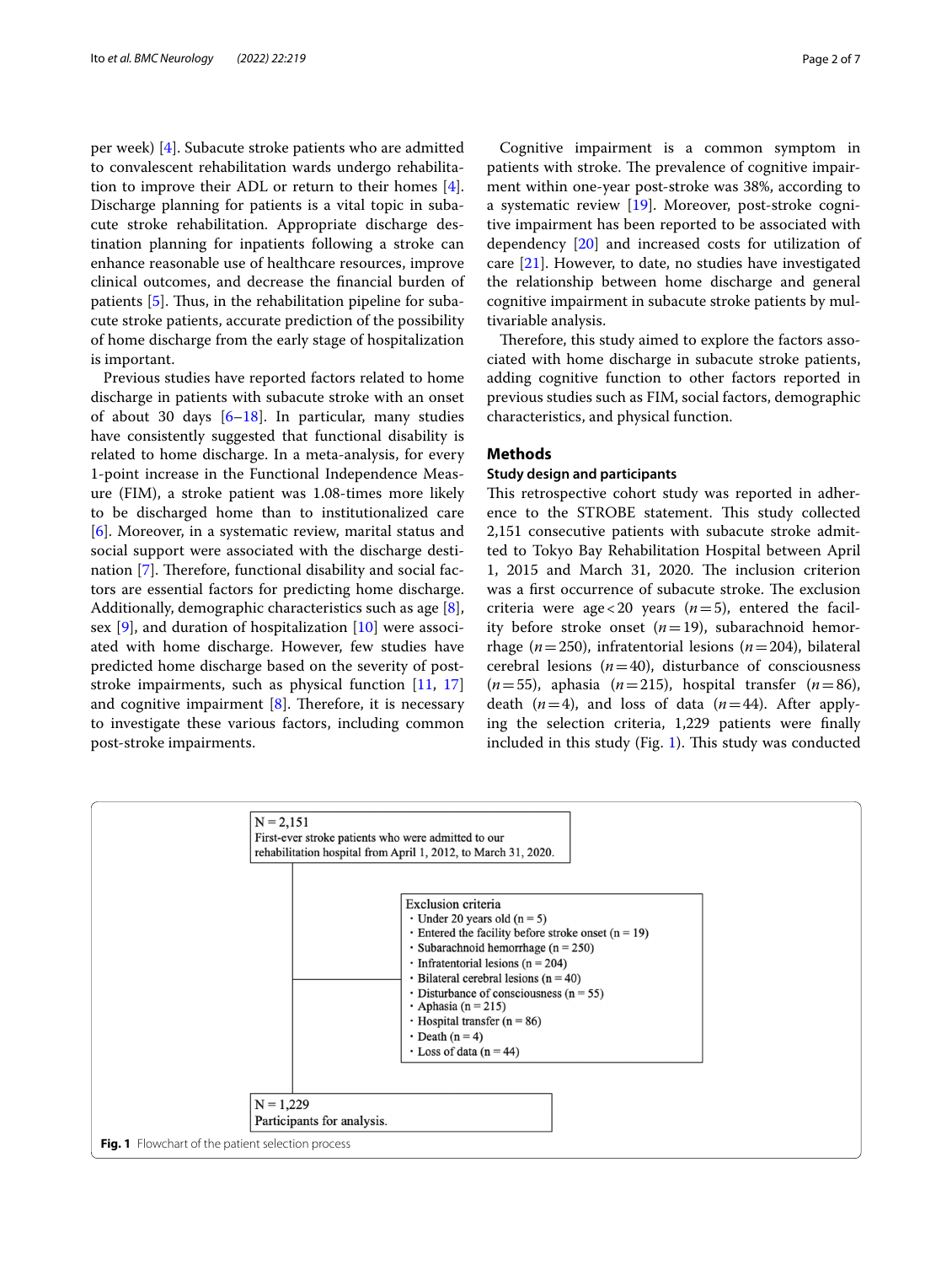in accordance with the Declaration of Helsinki [[22\]](#page-6-12) and was reviewed and approved by the Ethics Committee of Tokyo Bay Rehabilitation Hospital (approval number  $#246$ ). The opt-out method was applied to obtain informed consent in this study.

### **Setting**

Tokyo Bay Rehabilitation Hospital is a subacute rehabilitation ward with 160 beds. All patients in this study completed a rehabilitation program for 120 – 180 min a day during the hospitalization, including  $\geq 60$  min of physical therapy,  $\geq 60$  min of occupational therapy, and/ or  $\geq$  40 min of speech-language-hearing therapy.

#### **Data collection**

The following demographic characteristics and measures were collected from the patients' medical records by the frst author: age, sex, body mass index (BMI), stroke type (cerebral infarction or cerebral hemorrhage), brain side afected, duration from stroke onset to admission, hospital duration, living situation (alone or not), and discharge destination (home or facility). Hospital duration and discharge destination were collected at discharge, while the other data were collected at admission.

# **Mini‑mental state examination**

Mini-Mental State Examination (MMSE) is a questionnaire for evaluating cognitive function [\[23](#page-6-13)]. It consists of 11 items as follows (maximum score of each item): orientation to time (5), orientation to place (5), registration of three words (3), attention and calculation (serial sevens or spelling) (5), recall (3), naming (2), repetition (1), comprehension of verbal (3), comprehension of written (1), writing  $(1)$ , and construction  $(1)$ . The maximum score is 30 points, with a higher score representing greater cognitive function; the cut-off value is  $23$  points  $[23]$  $[23]$ . Occupational therapists administered the MMSE and determined the score at admission.

## **Stroke impairment assessment set**

Motor function was assessed using the stroke impairment assessment set-motor function (SIAS-m) [[24](#page-6-14), [25](#page-6-15)], which consists of two tests for the upper extremity (kneemouth and fnger function tests) and three tests for the lower extremity (hip flexion, knee extension, and foot pat tests). Each test was rated on a 6-grade ordinal scale rating from 0 (no movement at all) to 5 points (normal). The total scores of the upper and lower extremities were  $0 - 10$  and  $0 - 15$  points, respectively [[26\]](#page-6-16). Physical and occupational therapists administered the SIAS-m and determined the score at admission.

#### **Grip strength**

Upper-body muscle strength was measured using grip strength, which has established reliability in patients with stroke [[27\]](#page-6-17). Grip strength was measured for each participant's non-paralyzed upper limb using a handgrip dynamometer (TKK 5401; Takei Scientifc Instruments, Tokyo, Japan). Representative grip strength was calculated as the average of two trials [[28](#page-6-18)]. Each measurement was assessed by trained physical or occupational therapists.

#### **Functional independence measure**

FIM version 3.0 is an observational evaluation tool for functional disability  $[29]$  $[29]$  $[29]$ . The FIM consists of 13 motor subscales (FIM motor) and fve cognitive subscales (FIM cognitive). The FIM motor consists of the following four categories: self-care (eating, grooming, bathing, dressing-upper body, dressing-lower body, and toileting), sphincter control (bladder management and bowel management), transfers (bed/chair/ wheelchair, toilet, and tub/shower), and locomotion (walk/wheelchair and stairs). The FIM cognitive consists of two categories: communication (comprehension and expression) and social cognition (social interaction, problem-solving, and memory). Each item has a 7-grade scale ranging from 1 (total assistance or not testable) to 7 points (complete independence). The total score is  $18 - 126$  points,  $13 - 91$  points, and  $5 - 35$ points for the total FIM, FIM motor, and FIM cognitive, respectively, with a higher score representing greater functional independence. Nurses evaluated FIM scores at admission and discharge.

#### **Statistical analyses**

The normality of continuous variables was assessed using the normal Q-Q plot. Patient characteristics were summarized for the home and facility discharge groups and compared between groups using the chi-squared test, unpaired t-test, or Mann–Whitney U test, as appropriate. Finally, a multivariable logistic regression analysis with the forced-entry method was performed to assess the factors afecting home discharge after controlling simultaneously for potential confounders. The dependent variable was the discharge destination (home or facility), and the independent variables were all factors at admission. The multicollinearity of the independent variables was assessed using the variance infation factor. Multicollinearity is present when the variance inflation factor is higher than 5 to 10 [[30\]](#page-6-20). Furthermore, we tested the validity of our model using a Hosmer–Lemeshow test and the percentage of correct classifcations. All statistical analyses were performed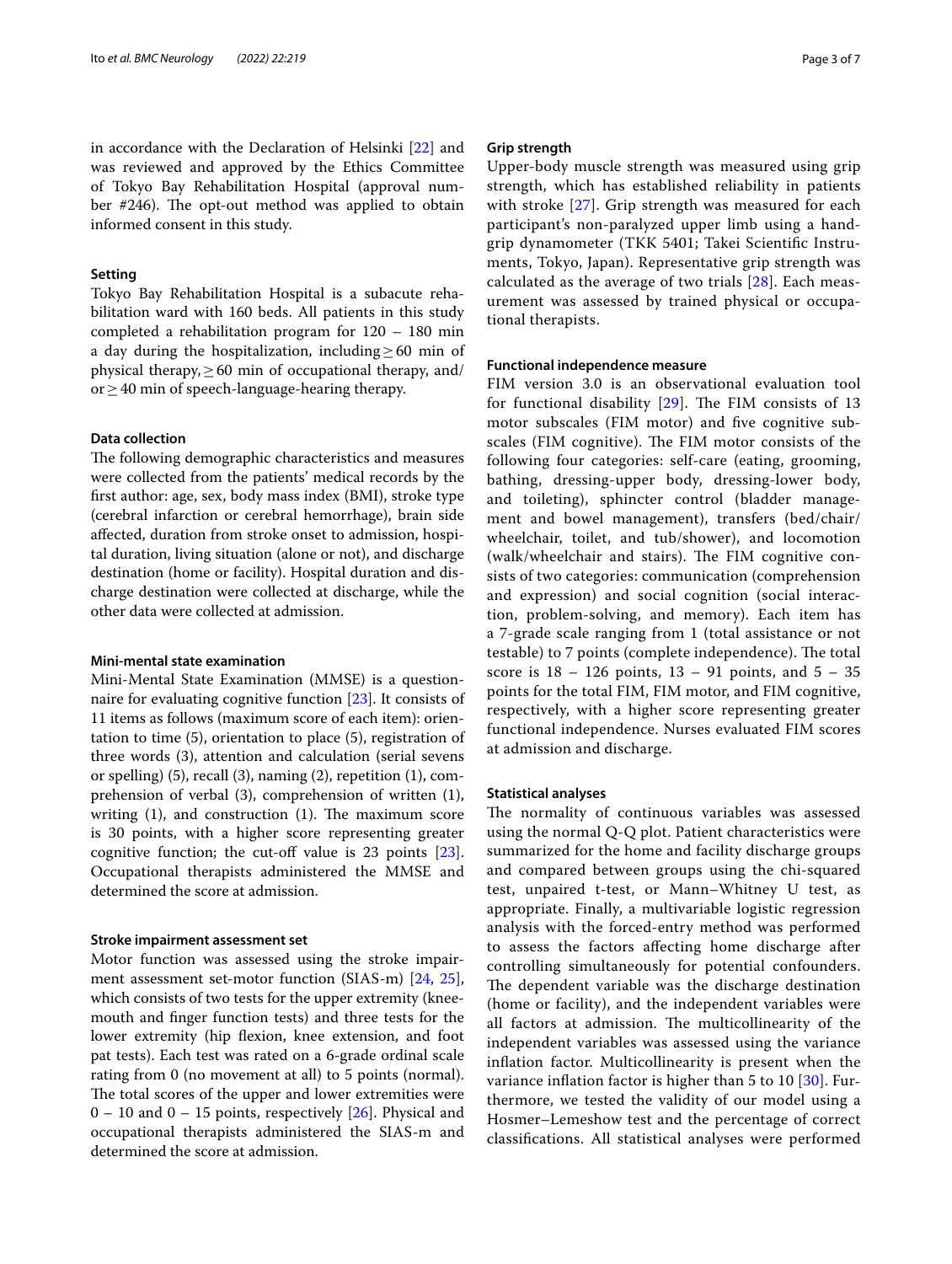using IBM SPSS Statistics (version 27.0; IBM, Tokyo, Japan). Statistical significance was set at  $P \le 0.05$ .

# **Results**

The characteristics of the study participants are listed in Table [1](#page-3-0). The mean age  $\pm$  standard deviation of the 1,229 patients with stroke was  $68.7 \pm 13.5$  years. There were 1,011 participants (82.3%) in the home discharge group and 218 participants (17.7%) in the facility discharge group. Male sex, cerebral infarction, right brain side being afected, and not living alone were factors more likely to be associated with the home discharge group; these patients also had a younger age, shorter duration from stroke onset to admission, shorter hospital duration, and higher BMI, MMSE score, SIAS-m score, grip strength, and FIM score than those in the facility discharge group  $(P<0.050)$ .

Multivariable logistic regression analysis was performed to identify variables associated with home discharge (Table  $2$ ). The factors at admission significantly associated with home discharge were age (odds ratio [OR], 0.93; 95% confdence interval [CI], 0.91 – 0.96; *P*<0.001), duration from stroke onset (OR, 0.98; 95% CI, 0.96 – 0.99; *P*=0.003), living situation (OR, 4.40; 95% CI, 2.69 – 7.20; *P*<0.001), MMSE score (OR, 1.05; 95% CI, 1.00 – 1.09; *P*=0.035), FIM motor score (OR, 1.04; 95% CI,  $1.01 - 1.06$ ;  $P = 0.001$ ), and FIM cognitive score (OR, 1.08; 95% CI, 1.04 – 1.13; *P*<0.001). There were no factors with variance inflation rate  $\geq$  5. The Hosmer–Lemeshow test shows  $P = 0.944$  and the percentage of correct classifcation is 88.3%, which indicates a good ft for the regression model.

## **Discussion**

We investigated factors associated with home discharge in patients with subacute stroke. Multivariable logistic regression analysis revealed that age, duration from stroke onset to admission, living situation, MMSE score at admission, FIM motor score at admission, and FIM cognitive score at admission were signifcantly associated with home discharge.

The MMSE score at admission was significantly associated with home discharge. While a previous study also reported that the MMSE score is associated with home discharge [\[8](#page-6-4)], the examination was limited to univariate analysis. To date, this is the frst study to investigate the relationship between home discharge and MMSE score for stroke patients in a multivariable analysis. We found a signifcant association between home discharge and MMSE score, even after adjusting for factors associated with home discharge. The MMSE may be a predictor of home discharge in subacute stroke patients. Therefore,

<span id="page-3-0"></span>

**Overall Home Facility** *P* **value** *n*=**1229** *n*=**1011** *n*=**218** Age, y<sup>a</sup> **compared a contract of the set of the set of the set of the set of the set of the set of the set of the set of the set of the set of the set of the set of the set of the set of the set of the set of the set of t** Sex (men)<sup>b</sup> **contracts to the contract of the contracts of the contracts of the contracts of the contracts of the contracts of the contracts of the contracts of the contracts of the contracts of the contracts of the contr** BMI, kg/m<sup>2 a</sup> **20.4** (3.2) 22.2 (3.2) 20.4 (3.1) 20.4 (3.1) 20.4 (3.1) Stroke type (cerebral infarction)<sup>b</sup> 735 (59.8) 589 (58.3) 146 (67.0) **0.017** Brain side affected (right)<sup>b</sup> 667 (54.3) 530 (52.4) 530 (52.4) 137 (62.8) **0.005** Duration from stroke onset to admission<sup>a</sup> 32.2 (12.7) 31.1 (12.3) 37.2 (13.5) **<0.001** Hospital duration<sup>a</sup> 88.5 (45.3) 82.4 (44.9) 116.9 (35.6) **<0.001** Living circumstance (alone)<sup>b</sup> 225 (18.3) 157 (15.5) 68 (31.2) **<0.001** MMSE score at admission<sup>a</sup> **23.5 (6.2)** 24.8 (5.3) 24.8 (5.3) 17.4 (6.6) **<0.001** Grip strength at admission, kg<sup>a</sup> 24.2 (10.5) 26.1 (10.0) 26.1 (10.0) 15.2 (8.4) **<0.001** SIAS-m U/E score at admission (0–10)<sup>c</sup> 7 (3–8) 8 (3–9) 8 (3–9) 3 (0–8) **<0.001** SIAS-m L/E score at admission (0–15)<sup>c</sup> 12 (6–13) 12 (6–13) 12 (8–14) 6 (1–12) **<0.001** FIM motor score at admission<sup>c</sup> 51 (32–68) 56 (40–71) 24 (17–37) **<0.001** FIM cognitive score at admission<sup>c</sup>  $26 (20-31)$   $28 (23-32)$   $17 (13-22)$   $\leq 0.001$ FIM total score at admission<sup>c</sup> **and the CO.001 20001 84** (65–101) **12** (32–57) **42** (32–57) **42** (32–57) FIM motor score at discharge<sup>c</sup> 82 (67–88) 85 (76–88) 48 (34–65) **<0.001** FIM cognitive score at discharge<sup>c</sup> 31 (25–35) 32 (28–35) 22 (17–27) **<0.001** FIM total score at discharge<sup>c</sup> 112 (93–121) 116 (105–122) 70 (52–91) **<0.001**

<sup>a</sup> Mean (standard deviation), <sup>b</sup>number (%), <sup>c</sup> median (interquartile range)

*Abbreviations*: *BMI* body mass index, *FIM* Functional Independence Measure, *MMSE* Mini-Mental State Examination, *SIAS-m* Stroke Impairment Assessment Set-motor function, *U/E* upper extremity, *L/E* lower extremity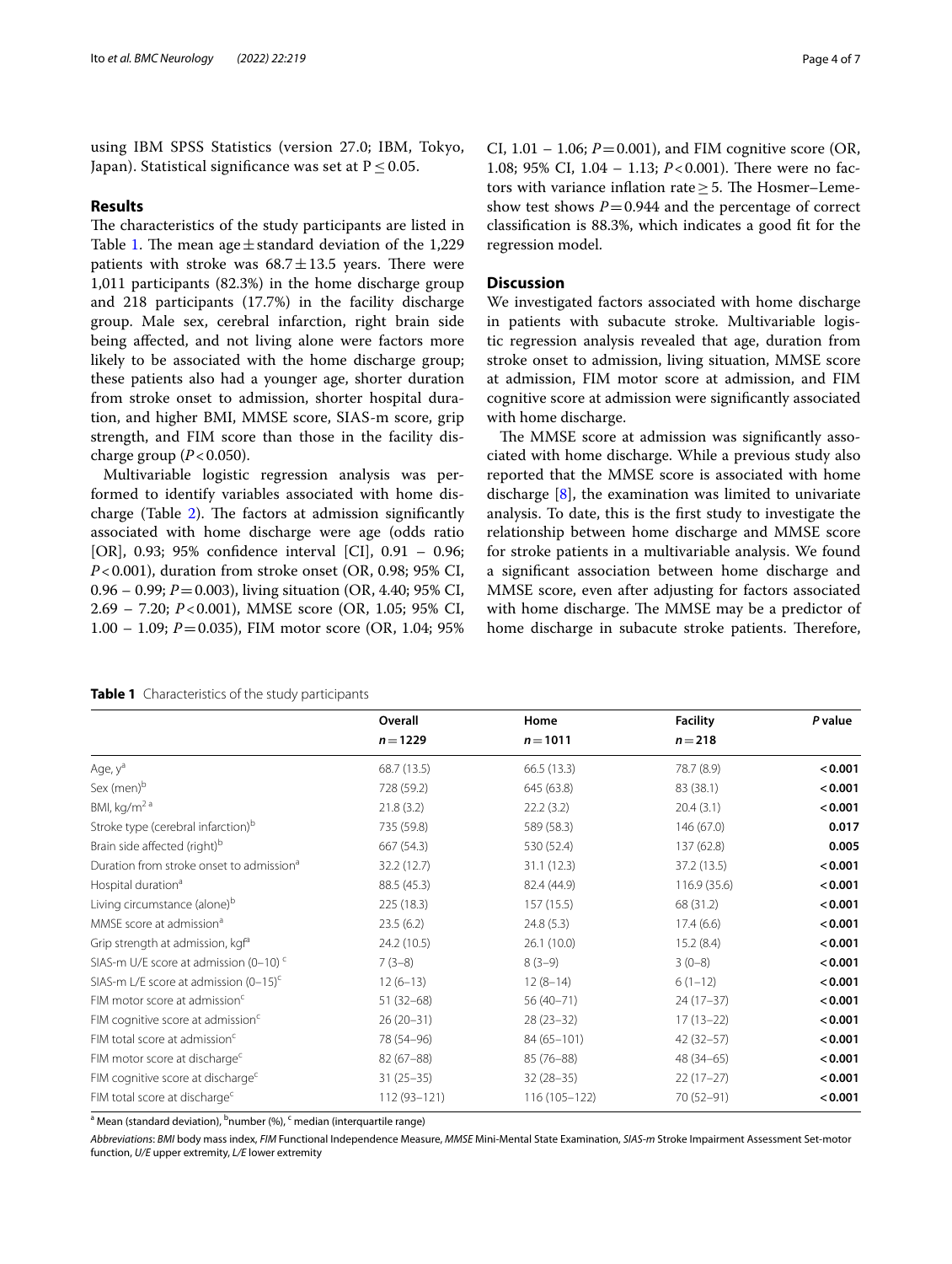| Variable at admission                   | OR        | 95% CI |       | P value | <b>VIF</b> |
|-----------------------------------------|-----------|--------|-------|---------|------------|
|                                         |           | Lower  | Upper |         |            |
| Age                                     | 0.93      | 0.91   | 0.96  | < 0.001 | 2.06       |
| Sex                                     |           |        |       |         |            |
| Women                                   | 0.98      | 0.57   | 1.69  | 0.947   | 1.94       |
| Men (reference)                         | Reference |        |       |         |            |
| BMI                                     | 1.03      | 0.96   | 1.10  | 0.431   | 1.23       |
| Stroke type                             |           |        |       |         |            |
| Cerebral hemorrhage                     | 1.17      | 0.73   | 1.85  | 0.519   | 1.29       |
| Cerebral infarction (reference)         | Reference |        |       |         |            |
| Brain side affected                     |           |        |       |         |            |
| Left                                    | 1.38      | 0.90   | 2.12  | 0.144   | 1.09       |
| Right (reference)                       | Reference |        |       |         |            |
| Duration from stroke onset to admission | 0.98      | 0.96   | 0.99  | 0.003   | 1.08       |
| Living circumstance                     |           |        |       |         |            |
| Not alone                               | 4.40      | 2.69   | 7.20  | < 0.001 | 1.03       |
| Alone (reference)                       | Reference |        |       |         |            |
| MMSE score                              | 1.05      | 1.00   | 1.09  | 0.035   | 2.42       |
| Grip strength                           | 1.03      | 0.99   | 1.06  | 0.166   | 3.13       |
| SIAS-m U/E score                        | 1.03      | 0.93   | 1.15  | 0.560   | 3.63       |
| SIAS-m L/E score                        | 1.07      | 0.99   | 1.16  | 0.105   | 4.17       |
| FIM motor score                         | 1.04      | 1.01   | 1.06  | 0.001   | 4.16       |
| FIM cognitive score                     | 1.08      | 1.04   | 1.13  | < 0.001 | 2.81       |

#### <span id="page-4-0"></span>**Table 2** Multivariable logistic regression analysis of the home discharge

Model χ<sup>2</sup> test *P* < 0.001, Hosmer and Lemeshow test *P* = 0.944, percentage of correct classifications: 88.3%

Dependent variable: discharge destination (reference, facility)

*Abbreviations*: *BMI* body mass index, *CI* confdence interval, *FIM* Functional Independence Measure, *L/E* lower extremity, *MMSE* Mini-Mental State Examination, *OR* odds ratio, *SIAS-m* Stroke Impairment Assessment Set-motor function, *U/E* upper extremity, *VIF* variance infation factor

assessing the MMSE at admission in the subacute phase can lead to appropriate discharge support following intensive rehabilitation.

Furthermore, it was shown that besides the MMSE, the FIM cognitive score was also associated with home discharge. Many previous studies have reported on the association between FIM cognitive score and discharge [[9,](#page-6-5) [11,](#page-6-7) [12](#page-6-21), [17](#page-6-8)]. Although both are cognitive assessments, the MMSE evaluates cognitive impairment such as that afecting memory, attention, and executive function, and the FIM cognitive scale evaluates cognitive disability in ADL. Specifcally, the severity of cognitive impairment and amount of assistance related to cognitive disability afect home discharge independently. For example, a previous study of Alzheimer's disease reported that the severity of cognitive impairment did not correlate with the severity of burden; instead, anosognosia and behavioral abnormalities are associated with care burden [\[31](#page-6-22)]. Similarly, in stroke patients, it is essential to evaluate cognitive function from the functional and ADL aspects to predict home discharge accurately.

Multivariable logistic regression analysis revealed that age, duration from stroke onset to admission, living situation, and FIM motor score at admission were also associated with home discharge in subacute stroke patients. Previous studies have reported the association between discharge and age [\[8](#page-6-4)], duration from stroke onset to admission  $[14]$  $[14]$  $[14]$ , social factors  $[7-9, 11, 15, 17]$  $[7-9, 11, 15, 17]$  $[7-9, 11, 15, 17]$  $[7-9, 11, 15, 17]$  $[7-9, 11, 15, 17]$  $[7-9, 11, 15, 17]$  $[7-9, 11, 15, 17]$  $[7-9, 11, 15, 17]$ , and FIM score [\[6](#page-6-1), [8,](#page-6-4) [10,](#page-6-6) [16](#page-6-25)]; these fndings are consistent with our findings. Therefore, it is essential to prepare for home discharge by assessing cognitive function and considering age, social factors, and ADL ability at admission in subacute stroke patients.

The strength of this study is the use of large-scale data to comprehensively identify factors associated with home discharge of subacute stroke patients, including demographic characteristics, functional impairment, and disability. Investigation of factors associated with home discharge requires large-scale data studies to consider confounding factors. Thus, the results of this study, using large-scale data and including functional outcomes such as SIAS-m score, grip strength,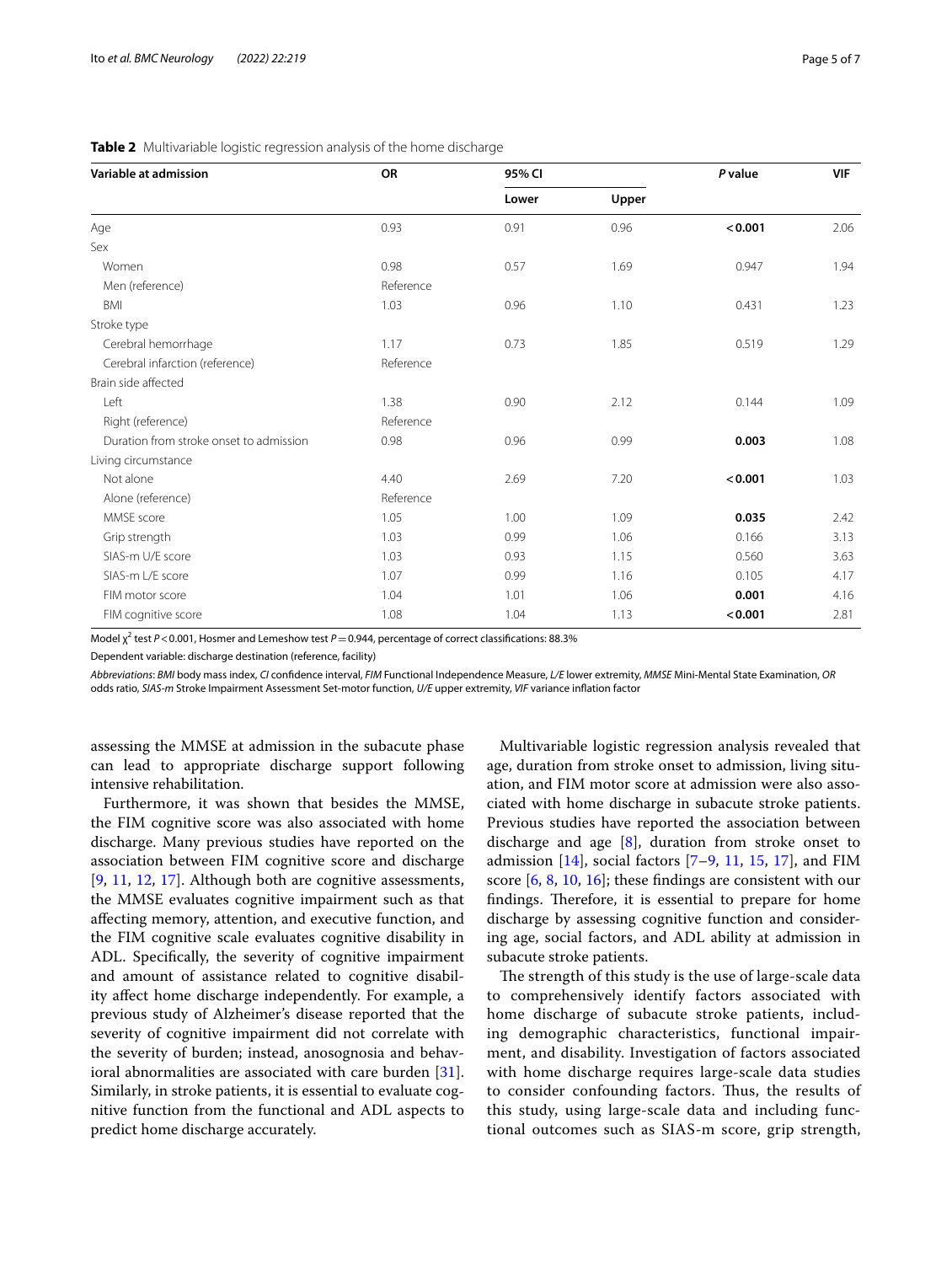and MMSE score, are important fndings regarding the rehabilitation of subacute stroke patients.

However, this study had some limitations. First, we used the MMSE scores to determine cognitive impairment; thus, we excluded patients with disturbance of consciousness and aphasia. Cognitive function may be associated with home discharge, even in patients with aphasia. Thus, future studies using nonverbal cognitive assessments are needed. Similarly, we used the SIAS-m scores to determine motor function; thus, we excluded patients with bilateral cerebral lesions. The inclusion of patients with bilateral motor paralysis may reveal different associated factors compared to this study. Second, data related to the location of the brain lesion, such as stroke subtypes, region, volume, or dominance, were not collected. Several previous studies have reported that stroke subtypes are associated with home discharge; therefore, including them may improve the accuracy of the analysis. Third, the severity of stoke was not examined. In the acute phase, stroke severity, such as the National Institutes of Health Stroke Scale, may be useful for home discharge. However, our study includes MMSE, SIAS, and FIM, making for similar consideration. Finally, the study was conducted in a single facility, which limits the generalizability of our results. Despite these limitations, the fndings of this study are valuable as they suggest that the MMSE is a useful predictor of home discharge in subacute stroke patients. The MMSE is widely and commonly used for subacute stroke patients; hence, the MMSE can be a useful tool for such patients. In the future, it will be necessary to investigate whether interventions for cognitive dysfunction and higher brain dysfunction can improve return-to-home rates.

#### **Conclusion**

The current study revealed that age, duration from stroke onset to admission, living situation, MMSE score at admission, FIM motor score at admission, and FIM cognitive score at admission were significantly associated with home discharge in subacute stroke patients who were undergoing rehabilitation in convalescent wards. Among them, the signifcant association between MMSE score and home discharge is a novel finding. Therefore, screening for cognitive function on admission in patients with subacute stroke is important.

#### **Abbreviations**

BMI: Body mass index; CI: Confdence interval; FIM: Functional Independence Measure; MMSE: Mini-Mental State Examination; OR: Odds ratio; SIAS-m: Stroke Impairment Assessment Set-motor function.

#### **Supplementary Information**

The online version contains supplementary material available at [https://doi.](https://doi.org/10.1186/s12883-022-02745-8) [org/10.1186/s12883-022-02745-8](https://doi.org/10.1186/s12883-022-02745-8).

| Additional file 1.        |  |  |
|---------------------------|--|--|
| Additional file 2.        |  |  |
| <b>Additional file 3.</b> |  |  |
|                           |  |  |

#### **Acknowledgements**

We are profoundly grateful to the medical staff of the Department of Rehabilitation Medicine, Tokyo Bay Rehabilitation Hospital, in Chiba, Japan, for their administrative support.

#### **Authors' contributions**

MK reviewed the manuscript and pointed out the problems of the study. RI participated in data analysis and reviewed the drafts. MT, HK, and KK reviewed the manuscript. TT presented the direction to the conclusion and fnally checked the manuscript. All authors read and approved the fnal manuscript.

#### **Funding**

This work was supported by AMED under Grant Number JP19he2302006.

#### **Availability of data and materials**

The datasets used and/or analyzed during the current study are available from the corresponding author on reasonable request.

#### **Declarations**

#### **Ethics approval and consent to participate**

This study conformed to the Declaration of Helsinki guidelines and was reviewed and approved by the Ethics Committee of Tokyo Bay Rehabilitation Hospital (#246). The opt-out method was applied to obtain informed consent in this study. The opt-out method ensures that our research protocol, including the use of patient data, is described on our hospital website, and that research subjects and others have the opportunity to refuse that their data be used ([https://wanreha.net/pdf/rinri/tbr\\_optout\\_246.pdf](https://wanreha.net/pdf/rinri/tbr_optout_246.pdf)). The opt-out method for informed consent was approved by the Ethics Committee of Tokyo Bay Rehabilitation Hospital (approval number #246).

#### **Competing interests**

The authors report there are no competing interests to declare.

#### **Author details**

<sup>1</sup> Department of Rehabilitation Medicine, Keio University School of Medicine, 35 Shinanomachi, Shinjuku-ku, Tokyo 160-8582, Japan. <sup>2</sup> Department of Rehabilitation Medicine, Tokyo Bay Rehabilitation Hospital, 4-1-1, Yatsu, Narashino City, Chiba 275-0026, Japan.<sup>3</sup> Department of Biostatistics, Faculty of Medicine, University of Tsukuba, 1-1-1, Tennodai, Tsukuba, Ibaraki 305-8577, Japan. 4 Department of Rehabilitation Medicine, Juntendo University Graduate School of Medicine, 2-1-1, Hongo, Bunkyo-ku, Tokyo 113-8421, Japan.

Received: 17 February 2022 Accepted: 6 June 2022 Published online: 13 June 2022

#### **References**

- <span id="page-5-0"></span>1. Feigin VL. Stroke in developing countries: can the epidemic be stopped and outcomes improved? Lancet Neurol. 2007;6:94–7.
- <span id="page-5-1"></span>2. Kumar S, Selim MH, Caplan LR. Medical complications after stroke. Lancet Neurol. 2010;9:105–18.
- <span id="page-5-2"></span>3. Langhorne P, Taylor G, Murray G, Dennis M, Anderson C, Bautz-Holter E, et al. Early supported discharge services for stroke patients: a meta-analysis of individual patients' data. Lancet. 2005;365:501–6.
- <span id="page-5-3"></span>4. Miyai I, Sonoda S, Nagai S, Takayama Y, Inoue Y, Kakehi A, et al. Results of new policies for inpatient rehabilitation coverage in Japan. Neurorehabil Neural Repair. 2011;25:540–7.